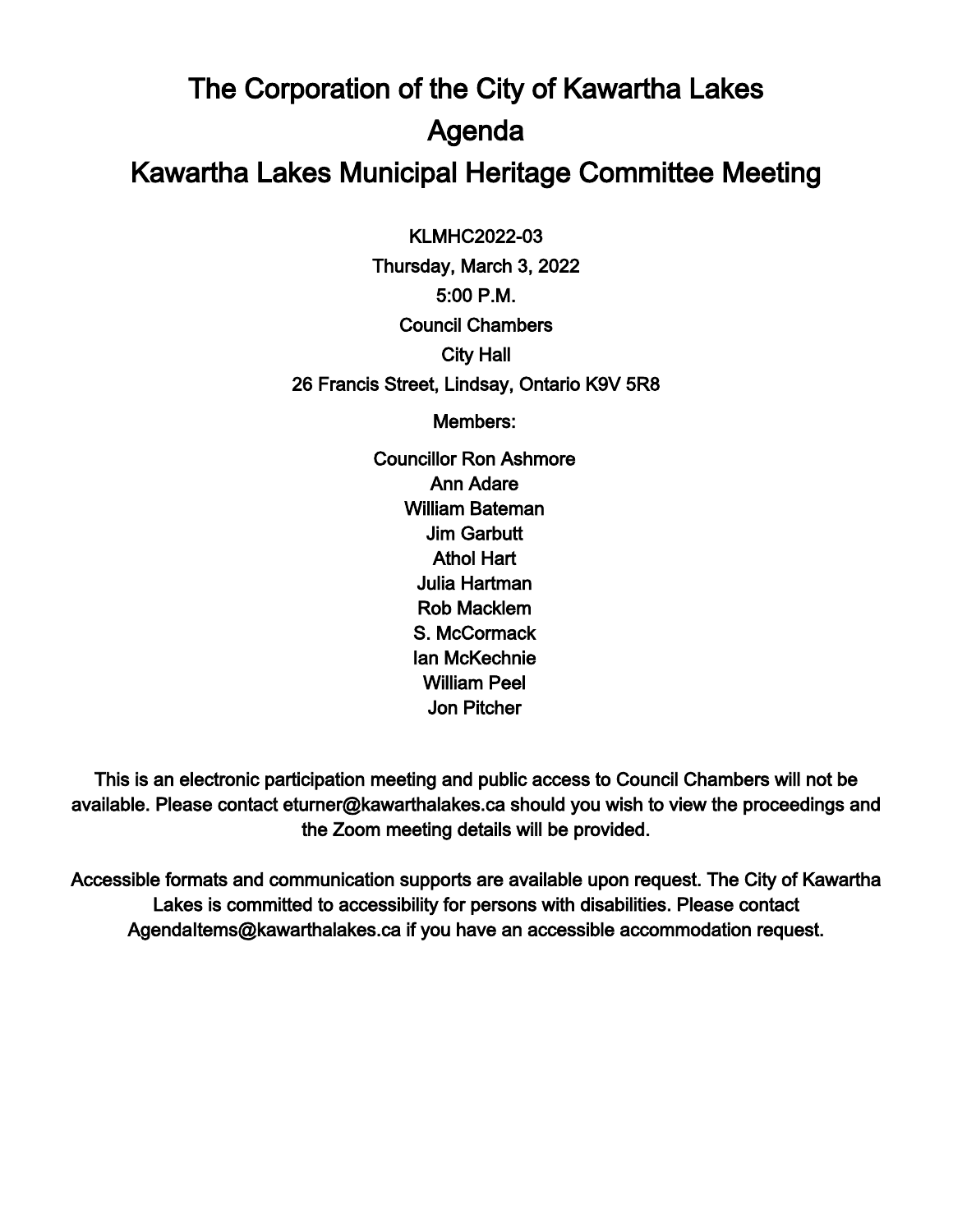- 2. Administrative Business
- 2.1. Adoption of Agenda
- 2.2. Declaration of Pecuniary Interest
- 2.3. Adoption of Minutes
- 2.3.1. Minutes of the February 3, 2022 Municipal Heritage Committee Meeting
- 3. Presentations and Deputations
- 3.1. Planning Comments Presentation

D. Harding, Planning II

3.1.1. KLMHC2022-014

Planning Comments Presentation (Report)

- 4. Reports
- 4.1. KLMHC2022-015

Designation of Property - 15 Dodd Street, Fenelon Falls

4.2. KLMHC2022-016

Recommendations of the Housing Affordability Task Force

4.3. KLMHC2022-017

Municipal Heritage Committee Correspondence

4.4. KLMHC2022-018

Heritage Planning Update

- 5. Subcommittee Updates
- 5.1. Heritage Designation Subcommittee
- 5.2. Outreach Subcommittee